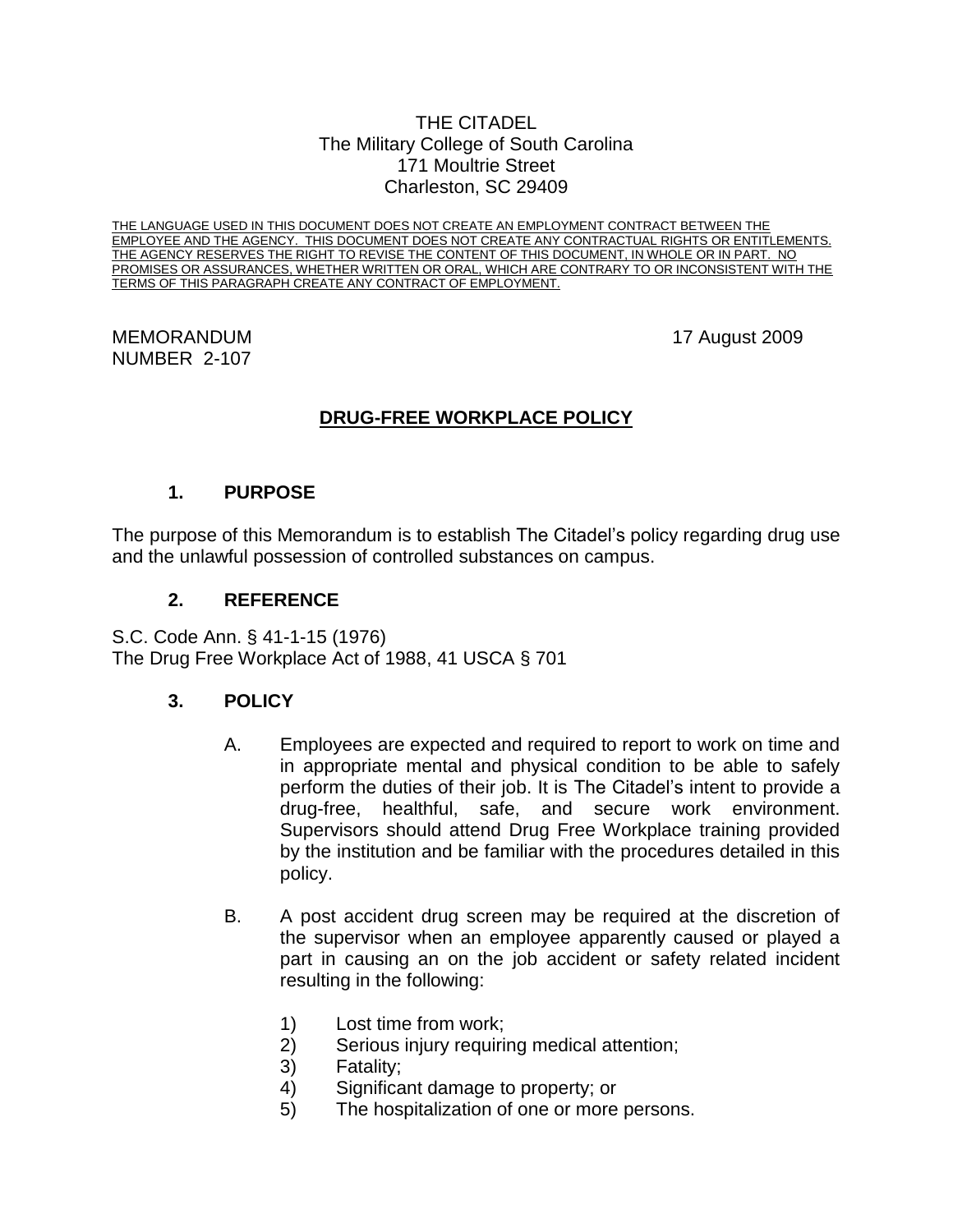- C. A "for cause" drug screen may be required at the discretion of the supervisor when an employee is suspected of being under the influence of drugs or alcohol.
	- 1) Individuals asked to submit to a "for cause" or post accident screen will be immediately removed from the workplace until the screen results are available. Refusal to submit a sample will be considered a positive result. Once screen results are available, the supervisor will notify the individual within twenty-four hours of the results and pending actions. Any leave of absence must comply with The Citadel's policies and procedures. If an individual is removed from the workplace in a not for pay status and the screen results are negative, the individual will be paid retroactively. If the screen results come back positive, the individual will not be paid.
	- 2) If the screen is negative, the individual may be reinstated into their current job at the discretion of the supervisor or Dean of the respective College. The supervisor or Dean should seek counsel and advice from the Department of Human Resources. If the screen is positive, the individual will be subject to disciplinary action up to and including termination.
	- 3) An employee returned to work after testing positive will be subject to random drug screens. The Department of Human Resources will notify the employee's supervisor when a drug screen is scheduled. The employee may be subject to up to 6 (six) random screens in a 12-month period beginning the date of the initial positive result.
- D. The unlawful manufacture, distribution, dispensation, possession, or use of a controlled substance on campus premises, including campus housing, or while conducting college business off campus premises is absolutely prohibited.
- E. Drug dependency is recognized as an illness and a major health problem and drug abuse is recognized as a potential health, safety, and security problem. Employees needing help in dealing with such problems are encouraged to use the Vocational rehabilitation Program and health insurance plans, as appropriate. Conscientious

THE LANGUAGE USED IN THIS DOCUMENT DOES NOT CREATE AN EMPLOYMENT CONTRACT BETWEEN THE EMPLOYEE AND THE AGENCY. THIS DOCUMENT DOES NOT CREATE ANY CONTRACTUAL RIGHTS OR ENTITLEMENTS. THE AGENCY RESERVES THE RIGHT TO REVISE THE CONTENT OF THIS DOCUMENT, IN WHOLE OR IN PART. NO PROMISES OR ASSURANCES, WHETHER WRITTEN OR ORAL, WHICH ARE CONTRARY TO OR INCONSISTENT WITH THE TERMS OF THIS PARAGRAPH CREATE ANY CONTRACT OF EMPLOYMENT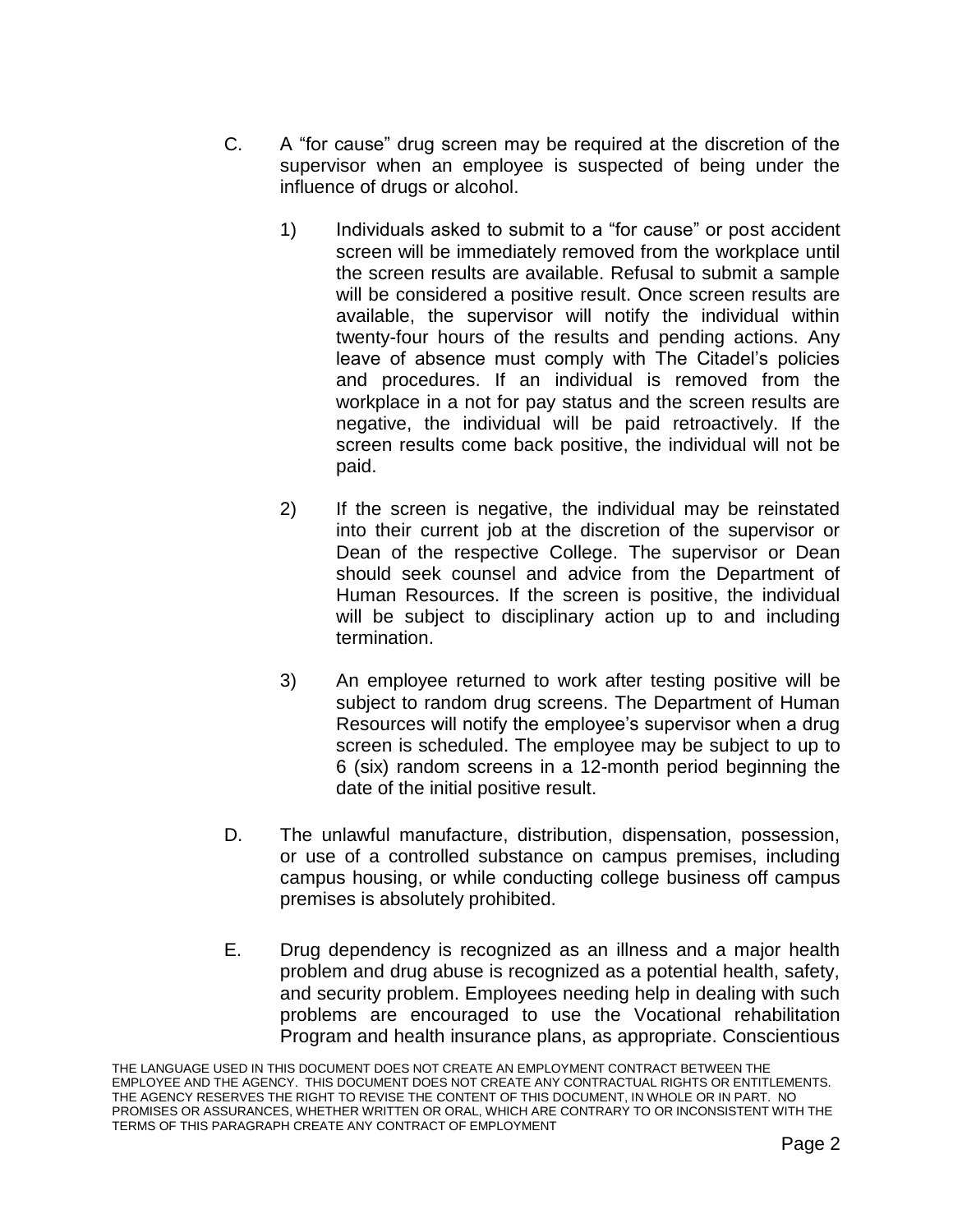efforts to seek such help will not jeopardize any employee's job, and will not be noted in any personnel record.

- F. As a condition of continued employment, each employee must:
	- 1) Abide by the terms of this policy; and
	- 2) Report any conviction under a criminal drug statute for violations occurring on or off campus premises while conducting university business. A report of a conviction must be made within five (5) days after the conviction, as mandated by the Drug-Free Workplace Act of 1988.

## **4. COMPLIANCE**

Violations of this policy will result in disciplinary action, up to and including termination, and may have legal consequences.

## **5. NOTES**

## **A. Dates of official enactment and amendments:**

Approved by Director of Citadel Staff on 17 August 2009

## **B. Responsible Department**:

Human Resources

**C. Responsible Official:**

Director of Human Resources

## **D. Cross References:**

None

## **6. RESCISSION**

Human Resource Policy "Drug Free Workplace" is rescinded.

THE LANGUAGE USED IN THIS DOCUMENT DOES NOT CREATE AN EMPLOYMENT CONTRACT BETWEEN THE EMPLOYEE AND THE AGENCY. THIS DOCUMENT DOES NOT CREATE ANY CONTRACTUAL RIGHTS OR ENTITLEMENTS. THE AGENCY RESERVES THE RIGHT TO REVISE THE CONTENT OF THIS DOCUMENT, IN WHOLE OR IN PART. NO PROMISES OR ASSURANCES, WHETHER WRITTEN OR ORAL, WHICH ARE CONTRARY TO OR INCONSISTENT WITH THE TERMS OF THIS PARAGRAPH CREATE ANY CONTRACT OF EMPLOYMENT